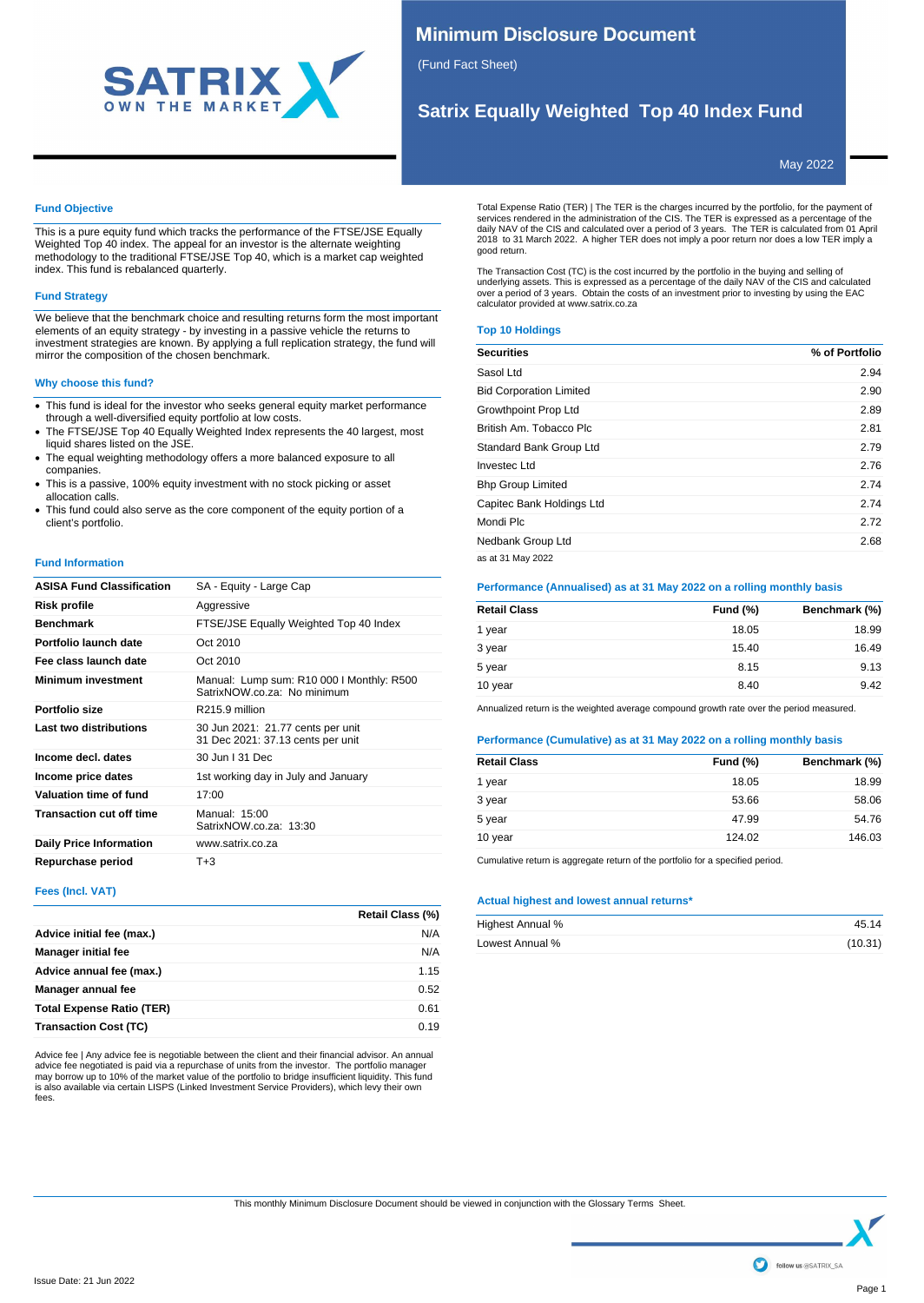

# **Minimum Disclosure Document**

(Fund Fact Sheet)

# **Satrix Equally Weighted Top 40 Index Fund**

May 2022

## **Asset Allocation**



## **Portfolio Manager(s) Quarterly Comment - 31 Mar 2022**

## **Market Commentary**

The first quarter of 2022 was filled with many events that translated to volatile markets across the globe. Russia's invasion of Ukraine not only surprised everyone, but it also had a huge impact on energy prices, which then pushed the already record-high inflations numbers even higher. To combat inflation, central banks, including the Federal Reserve Bank, began hiking interest rates, while the South African Reserve Bank (SARB) also hiked its repo rate for the third time in a row since the fourth quarter of 2021. A market sell-off of risky assets ensued, with the S&P 500 index having its worst start to the year since 2009 and the NASDAQ down the most at the beginning of the year since 2008.

For the quarter, the MSCI World Index was down 5.2%, the MSCI Emerging Markets Index also down 7.0% and the MSCI USA Index down 5.3% in net US dollar. The Latin American emerging markets had an outstanding first quarter for the year with the MSCI EM Latin American Index returning 27.3%. The MSCI South Africa Index was up 20.3% during the quarter in dollar terms while the MSCI China index returned -14.2%. The MSCI Europe Index returned -7.4% while the MSCI United Kingdom returned 1.8%. All returns are in net US dollar.

The oil price reached levels last seen in 2014, as the markets awaited a possibility of more sanctions for Russia, while in the US President Biden announced that the country would release close to one million barrels of oil a day over the next six months to combat the surge in energy prices. The Brent crude price ended the quarter at \$104.71 a barrel, a staggering 35.4% increase from the start of the quarter. The gold price almost reached the \$2000 level in February, as Russia invaded Ukraine but has since dropped off that level and closed the quarter at \$1937.23, a gain of 5.92% since the beginning of the quarter. The US Government 10-year bond closed the quarter at 2.34% as inflation continued to accelerate while the US jobless rate fell more than expected and the Fed started the interest rate hiking cycle.

Locally, the South African equity indices, namely the FTSE/JSE Top 40 (3.6%), FTSE/JSE All Share (3.8%) and FTSE/JSE Capped Shareholder Weighted All Share (Capped SWIX) (6.7%) had positive returns through the quarter. The South African Government 10-year Bond yield closed the quarter at 9.6%, while the All Bond Index (ALBI) (1.9%) ended the quarter with a positive return. The cash benchmark, the Alexander Forbes Short-Term Fixed Interest (STeFI) Composite Index (1.0%) delivered positive money market returns for the quarter. The FTSE/JSE SA Listed Property Index (-1.3%) was down for the quarter.

The South African rand strengthened against the dollar through the period. For the full quarter, the South African rand appreciated by 5.2% to the US dollar, closing at R14.64 to the greenback, R19.20 to the pound and at R16.22 to the euro.

The SARB raised the repo rate by 0.25% in March as the country registered a tenth consecutive month in which annualised inflation was higher than the midpoint of the SARB inflation rate 3-6% target range.

## **Portfolio performance and changes**

In the first quarter of 2022, the FTSE/JSE Equally Weighted Top 40 Index realised a positive return of 10.14%, outperforming the FTSE/JSE Top 40 Index which returned positive 3.64%% by 6.51%.

The top contributors to the quarterly performance were Exxaro (EXX) (+45%), Sasol Ltd (SOL) (+37%), Nedbank Group (NED) (+33%) and Gold Fields (GFI) (+32%).

Prosus (PRX) (-39%), Naspers (NPN) ( -33%), Mondo Plc (MNP) (-26%) and Compagnie Fin Richemont (-22%) were some of the top detractors to performance. Resources and financials companies were the large contributors to the overall index performance during the quarter.

During the March quarterly index rebalance Anheuser-Busch InBev (ANH) was added and The Spar Group (SPP) was deleted from the index. All the shares in the index were rebalanced to the equal weighting of 2.5%. The one-way turnover in the index was about 9.23%.

## **Portfolio Manager(s)**

The Satrix Investment Team

### **Management of Investments**

The management of investments are outsourced to Sanlam Investment Management (Pty) Ltd, FSP 579, an authorised Financial Services Provider under the Financial Advisory and Intermediary Services Act, 2002.

This monthly Minimum Disclosure Document should be viewed in conjunction with the Glossary Terms Sheet.